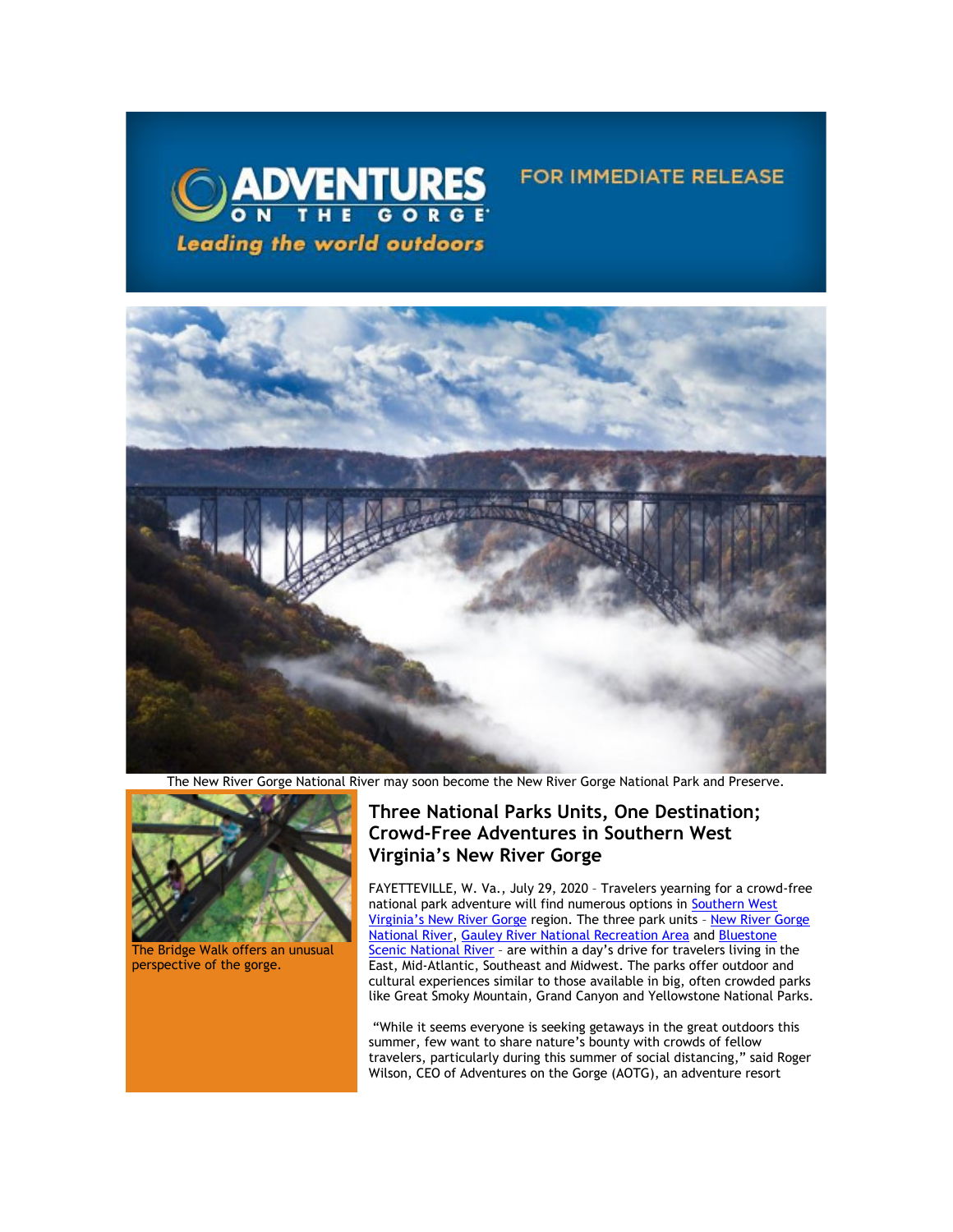

The New River is renowned for its smallmouth bass fishing.



Adventures on the Gorge offers a variety of paddling experiences on the New and Gauley Rivers.

situated near all three parks. "This is a good year to spread the park love around and visit some of the lesser known places."

There are 419 national park units throughout the country, and only 62 are parks. The others bear [descriptive designations](https://click.icptrack.com/icp/relay.php?r=13370550&msgid=458372&act=5AOA&c=1378153&destination=https%3A%2F%2Fwww.nps.gov%2Faboutus%2Fnational-park-system.htm&cf=13608&v=ab1eb493f57e0abdce545b45a9a152da8a18da650c268e94de2253a50e0abefc) like national recreation area, national monument, national memorial and national river.

The New River could soon bump the national park count to 63 by becoming the country's next national park, at least if a bipartisan group of legislators and park supporters have their way. Prior to Covid-19, there had been a strong push to designate th[e New River Gorge National Park](https://click.icptrack.com/icp/relay.php?r=13370550&msgid=458372&act=5AOA&c=1378153&destination=https%3A%2F%2Fwvrivers.org%2F2019%2F10%2Fnrgparkandpreserve%2F&cf=13608&v=c800e3e3eb99d82118017bb06c56ceb33130287abe5f7790a1b3470e76ea10f9)  [and Preserve.](https://click.icptrack.com/icp/relay.php?r=13370550&msgid=458372&act=5AOA&c=1378153&destination=https%3A%2F%2Fwvrivers.org%2F2019%2F10%2Fnrgparkandpreserve%2F&cf=13608&v=c800e3e3eb99d82118017bb06c56ceb33130287abe5f7790a1b3470e76ea10f9) It is likely this endeavor will continue when the pandemic wanes.

"From nature to architecture to history, national parks celebrate and showcase a variety of exceptional and historically noteworthy places, and our parks here – much like many of the bigger parks – have multi-faceted appeal," said Wilson.

Here are some big-national-park adventures travelers will find in the National Parks of Southern West Virginia:

**[Whitewater rafting](https://click.icptrack.com/icp/relay.php?r=13370550&msgid=458372&act=5AOA&c=1378153&destination=https%3A%2F%2Fwww.adventuresonthegorge.com%2Fadventures%2Fwhitewater-rafting&cf=13608&v=b4693a620132c6eb79638e990369ab511f7eb4dddc8972149b0659499412c79c)**: Rafting the Gauley River during the fall Gauley Season or navigating the early-spring rapids on the New River will provide every bit of the thrills and scenery as a trip on the Colorado River through the Grand Canyon – without the expense and time commitment. The New and Gauley Rivers both offer tamer options for less experienced rafters too.

**[Historic architecture](https://click.icptrack.com/icp/relay.php?r=13370550&msgid=458372&act=5AOA&c=1378153&destination=https%3A%2F%2Fwww.adventuresonthegorge.com%2Fadventures%2Fzip-line-aerial-adventures%2Fbridge-walk&cf=13608&v=3a847d204cc212e53b45da2dc14f0a1454fb6e9f4dc5ea0548d0bd6c51df18b1)**: National parks are full of architectural treasures, from classic lodges to train stations. Typically, the structures were built to address a visitor or infrastructure need. That holds true for the [New](https://click.icptrack.com/icp/relay.php?r=13370550&msgid=458372&act=5AOA&c=1378153&destination=https%3A%2F%2Fwww.nps.gov%2Fneri%2Fplanyourvisit%2Fnrgbridge.htm&cf=13608&v=a034c4976b7c84bbf6bdda94fa17be9e6f91b177bba767a4260c7b97f21f2137)  [River Gorge Bridge.](https://click.icptrack.com/icp/relay.php?r=13370550&msgid=458372&act=5AOA&c=1378153&destination=https%3A%2F%2Fwww.nps.gov%2Fneri%2Fplanyourvisit%2Fnrgbridge.htm&cf=13608&v=a034c4976b7c84bbf6bdda94fa17be9e6f91b177bba767a4260c7b97f21f2137) Built to reduce travel time between towns on either side of the river, the New River Gorge Bridge is the longest steel arch bridge in the Western Hemisphere and the third-highest bridge in the U.S. History and architecture buffs can see the bridge from the inside out on a [Bridge Walk.](https://click.icptrack.com/icp/relay.php?r=13370550&msgid=458372&act=5AOA&c=1378153&destination=https%3A%2F%2Fwww.adventuresonthegorge.com%2Fadventures%2Fzip-line-aerial-adventures%2Fbridge-walk&cf=13608&v=3a847d204cc212e53b45da2dc14f0a1454fb6e9f4dc5ea0548d0bd6c51df18b1) Travelers are harnessed to a wire-and-pulley system and are guided across a 24-inch catwalk for a birds'-eye view of the New River Gorge. Visitors can also explore the one-time coal-mining boomtown of [Thurmond,](https://click.icptrack.com/icp/relay.php?r=13370550&msgid=458372&act=5AOA&c=1378153&destination=https%3A%2F%2Fwww.nps.gov%2Fneri%2Flearn%2Fhistoryculture%2Fthurmond.htm&cf=13608&v=74a479ec7a37c41307ff5825b6713578a36679a5baabee11698941d357c547c4) where the depot and other buildings have been preserved.

**[Hiking](https://click.icptrack.com/icp/relay.php?r=13370550&msgid=458372&act=5AOA&c=1378153&destination=http%3A%2F%2Fwww.10best.com%2Fawards%2Ftravel%2Fbest-national-park-hike%2F&cf=13608&v=b6f0b1790b5f89ff06a0ebc22684b3c9bb4a1809adf74141de3f951bfb39aead)**: There are countless hiking trails throughout the rugged region, including the Endless Wall Trail, named one of the best national park hikes in the country by readers of USA Today's 10Best.com. AOTG offers [guided hikes](https://click.icptrack.com/icp/relay.php?r=13370550&msgid=458372&act=5AOA&c=1378153&destination=https%3A%2F%2Fadventuresonthegorge.com%2Fadventures%2F&cf=13608&v=5a8339ee7e159775c9c45019c75d78606952779c163f8d789770599396d733d0) on Endless Wall and other trails.

**[Rock climbing:](https://click.icptrack.com/icp/relay.php?r=13370550&msgid=458372&act=5AOA&c=1378153&destination=https%3A%2F%2Fwww.adventuresonthegorge.com%2Fadventures%2Fclimbing-rappelling&cf=13608&v=8d820e0a54a98862a2eec8bd5d54326d91d3c58f20896e7b6e9bbdc37f3d6483)** The New River Gorge features numerous routes for experienced and beginning climbers alike, and AOTG offers several guided rock-climbing and rappelling options including private instruction and twohour, half-day and full-day excursions. Rock climbing is also an option during the full- and half-day multi-sport lake adventures from the floating island of a pontoon boat on Summersville Lake, adjacent to the Gauley River National Recreation Area.

**[Fishing:](https://click.icptrack.com/icp/relay.php?r=13370550&msgid=458372&act=5AOA&c=1378153&destination=https%3A%2F%2Fwww.adventuresonthegorge.com%2Fadventures%2Ffishing&cf=13608&v=a04e080ca81cc45897bc5efd38a783ea7fc8aa399d871bcce9efbf932aa91a55)** Because of its superior smallmouth bass population, the New River was rated one of the top four best fishing rivers in the U.S. by *Sports Afield Magazine.* Adventures on the Gorge guides show guests the best fishing spots for all-day excursions. And for anglers who prefer to do their fishing from a boat, there are full- and two-day float fishing adventures.

**[Kayaking](https://click.icptrack.com/icp/relay.php?r=13370550&msgid=458372&act=5AOA&c=1378153&destination=https%3A%2F%2Fwww.adventuresonthegorge.com%2Fadventures%2Fkayaking&cf=13608&v=f2b645be4f1692fbb05c55ce067026393b14fd7b2b8d65765e0745ce24f3699f)**: Flatwater and whitewater kayakers alike will find kayaking experiences to suit their interests. Participants in the two-hour Hawk's Nest Lake Kayaking can casually paddle through gorgeous scenery on mostly flat water. There is also the multi-sport Summersville Lake option,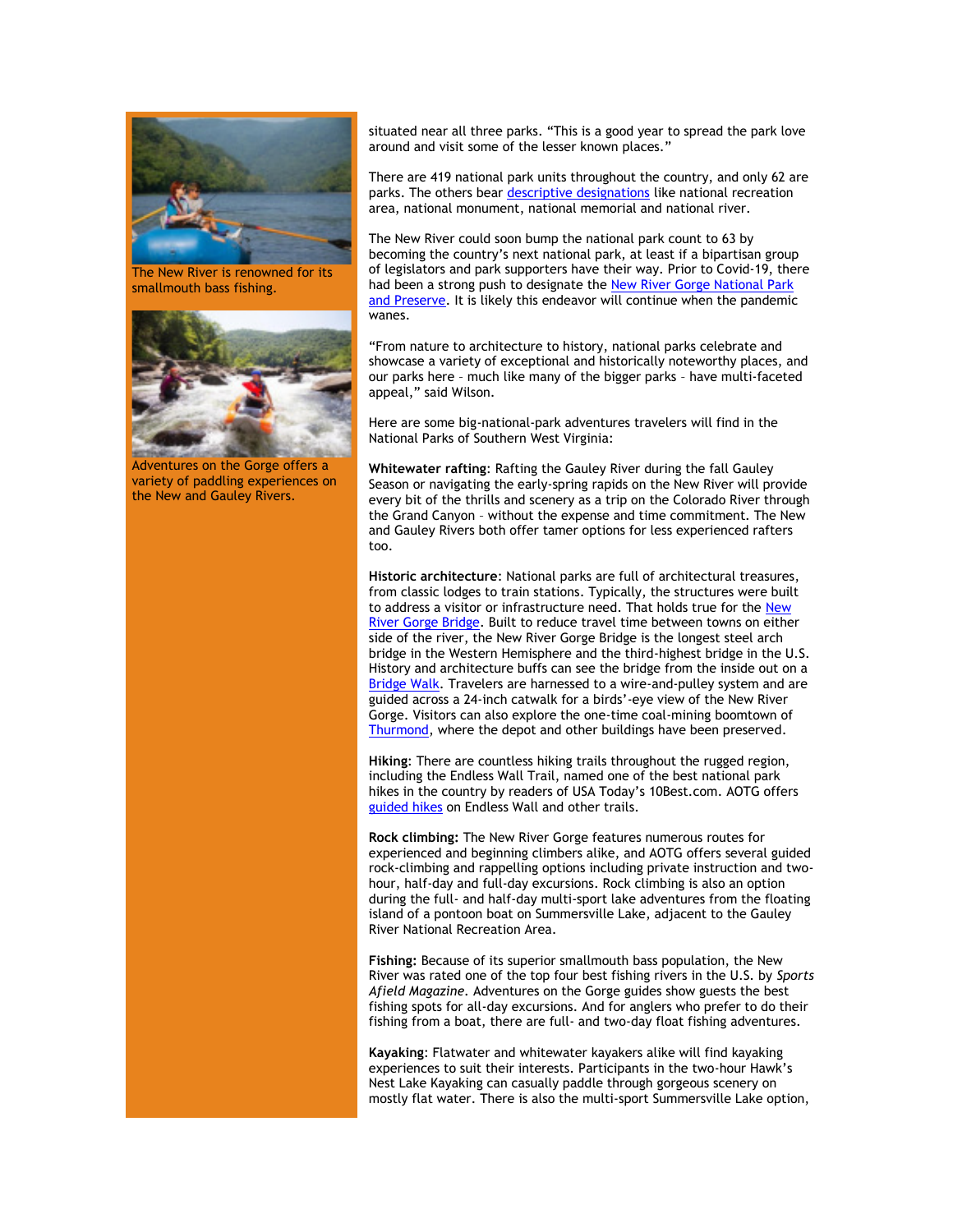which offers a slightly more challenging adventure. Whitewater rafters can hone their kayaking skills by navigating a duckie kayak through the rapids.

**[Hidden Waterfalls](https://click.icptrack.com/icp/relay.php?r=13370550&msgid=458372&act=5AOA&c=1378153&destination=http%3A%2F%2Fnationalparksofwv.com%2Fwv-waterfalls%2F&cf=13608&v=2512bea73264b5f1824879bc5bf405ff3df29c98243e8a0660e569f5a468928f)**: A spectacular waterfall in northwest Wyoming – now called the Grand Canyon of the Yellowstone -- inspired artist Thomas Moran to paint the Grand Canyon of the Yellowstone. The painting helped persuade Congress to create the world's first national park. Today, most of that park's 300 waterfalls are located deep in the backcountry. The waterfalls of the National Parks of Southern West Virginia, however, are a little [easier to find.](https://click.icptrack.com/icp/relay.php?r=13370550&msgid=458372&act=5AOA&c=1378153&destination=http%3A%2F%2Fnationalparksofwv.com%2Fwv-waterfalls%2F&cf=13608&v=2512bea73264b5f1824879bc5bf405ff3df29c98243e8a0660e569f5a468928f) One, in fact, travelers can raft over. The 14-foot Sweet's Falls is one of many Class V rapids that Gauley River enthusiasts navigate during Gauley Season.

## **More about the National Parks of Southern West Virginia**

Established in 1978[, New River Gorge National River](https://click.icptrack.com/icp/relay.php?r=13370550&msgid=458372&act=5AOA&c=1378153&destination=http%3A%2F%2Fwww.nps.gov%2Fneri%2Fa-river-runs-through-it.htm&cf=13608&v=75b37d8582bff2291d515d16476570bb40db95ce34a8dbd54f18d68eeb241b15) encompasses more than 70,000 acres of land along 53 miles of the New River from Bluestone Dam to Hawk's Nest Lake. A rugged, whitewater river flowing northward through deep and spectacular canyons, the New River is among the oldest rivers on Earth, carving the deepest and longest river gorge in the Appalachian Mountains.

The [Gauley River National Recreation Area](https://click.icptrack.com/icp/relay.php?r=13370550&msgid=458372&act=5AOA&c=1378153&destination=http%3A%2F%2Fwww.nps.gov%2Fgari%2Findex.htm&cf=13608&v=bc32170d6fa9c8c248f0a16bd655a0901c0c06a019af6c0d4e0c1d8807f27540) includes 25 miles of the Gauley River, known as one of the best whitewater rafting rivers in the world. The river is particularly challenging and popular during the months of September and October, when water is released from the Summersville Dam, creating incredibly fast water and huge rapids, including nine Class V rapids.

The [Bluestone National Scenic River](https://click.icptrack.com/icp/relay.php?r=13370550&msgid=458372&act=5AOA&c=1378153&destination=http%3A%2F%2Fwww.nps.gov%2Fblue%2Findex.htm&cf=13608&v=9f8f13e1b51f070152bd2175e374ebd27a8f725e0d3215b73c65dd613554ff76) includes a 10.5-mile section of unspoiled and protected river that is a haven for a vast array of plants and animals. The river is named for the deep blue limestone streambed.

**Quick national park visitation facts**[: Visitation](https://click.icptrack.com/icp/relay.php?r=13370550&msgid=458372&act=5AOA&c=1378153&destination=https%3A%2F%2Firma.nps.gov%2FSTATS%2F&cf=13608&v=e993c1afced74b11accda0dcedfab0bd27ffd43f405d7c26368111a2bcff4bd5) at national park units varies dramatically. Great Smoky Mountain National Park saw more than 12.5 million visitors in 2019, Grand Canyon National Park welcomed 6.3 million visitors and Yellowstone National Park reported 4 million travelers. Lesser-known national parks such as those in Southern West Virginia see far fewer visitors. In 2019, the New River Gorge National River saw 1,195,721 visitors, Gauley River National Recreation Area hosted 119,282 visitors and Bluestone National Scenic River counted 37,663 visitors.

###

## **What to know about Adventures on the Gorge**

Named one of the top six adventure resorts in the country by U.S. News & [World Report,](https://click.icptrack.com/icp/relay.php?r=13370550&msgid=458372&act=5AOA&c=1378153&destination=http%3A%2F%2Ftravel.usnews.com%2Fgallery%2Famericas-6-top-adventure-resorts&cf=13608&v=764bfdbe430f777c5bcc69b025c1a8805ca5cbb157f8c18454c411b272e07901) Adventures on the Gorge is located on more than 250 acres along the rim of the majestic New River Gorge near Fayetteville, W.Va. The resort provides an array of outdoor experiences including whitewater rafting on the New and Gauley Rivers, aerial adventures, rock climbing, rappelling, kayaking, stand up paddle boarding, fishing, mountain biking and hiking. There are also restaurants, bars and shops as well as a smallgroup conference center. Visitors can choose from a variety of [accommodations](https://click.icptrack.com/icp/relay.php?r=13370550&msgid=458372&act=5AOA&c=1378153&destination=https%3A%2F%2Fadventuresonthegorge.com%2Flodging%2F&cf=13608&v=a0a1ec07ee637c78242d3333295573a8e337130c936224b8e1d32f73fd9e88eb) an[d vacation packages.](https://click.icptrack.com/icp/relay.php?r=13370550&msgid=458372&act=5AOA&c=1378153&destination=https%3A%2F%2Fadventuresonthegorge.com%2Fpackages%2F&cf=13608&v=8751df1b896b42a43c8f638cff3537e1a0bec91ccd87a43021a073a818c593de)

Travelers can find out more about Adventures on the Gorge [online,](https://click.icptrack.com/icp/relay.php?r=13370550&msgid=458372&act=5AOA&c=1378153&destination=http%3A%2F%2Fwww.adventuresonthegorge.com%2F&cf=13608&v=5a6d29c5bd89500c6946838c97b8849561ebbd48dbb2fdae9fe0068cb3f8e60e) by calling 1-855-379-8738, or connecting on **Facebook**, [Twitter,](https://click.icptrack.com/icp/relay.php?r=13370550&msgid=458372&act=5AOA&c=1378153&destination=https%3A%2F%2Ftwitter.com%2Fonthegorge&cf=13608&v=44da65765a4741d2084650c093dae53617e5c7c92b9f6819d24521654e5f4fd3) [Instagram,](https://click.icptrack.com/icp/relay.php?r=13370550&msgid=458372&act=5AOA&c=1378153&destination=https%3A%2F%2Fwww.instagram.com%2Fonthegorge%2F&cf=13608&v=1ee16880632f1eb73eb9ad24dd989e2d12bd5a71d0cb5b3945f15e683acdaa9e) [Google+,](https://click.icptrack.com/icp/relay.php?r=13370550&msgid=458372&act=5AOA&c=1378153&destination=https%3A%2F%2Fplus.google.com%2F%2BAdventurewestvirginiaOnTheGorge%2Fposts&cf=13608&v=ef2665612b0c6b373f1f36a2b56fad2c6e569d53a114b963b76ab7480e59f65b) [TripAdvisor,](https://click.icptrack.com/icp/relay.php?r=13370550&msgid=458372&act=5AOA&c=1378153&destination=https%3A%2F%2Fwww.tripadvisor.com%2FAttraction_Review-g59234-d2233643-Reviews-Adventures_on_the_Gorge-Lansing_West_Virginia.html&cf=13608&v=812472f5ea0d5eed3fed4db26567b4c884479f53ef512c18d25b071271e965bc) [YouTube,](https://click.icptrack.com/icp/relay.php?r=13370550&msgid=458372&act=5AOA&c=1378153&destination=https%3A%2F%2Fwww.youtube.com%2Fuser%2FAdventuresOnTheGorge&cf=13608&v=7b71b3e994e129bfdca87c6523149b64faacb62e001d98eb26897d7c7236e8cc) and [Vimeo](https://click.icptrack.com/icp/relay.php?r=13370550&msgid=458372&act=5AOA&c=1378153&destination=https%3A%2F%2Fvimeo.com%2Fuser4260102&cf=13608&v=4ff82f41c6c552c9da3c61684889fad58e153a690bdb0b74761adab86ca752a0) and signing up for AOTG [e](https://click.icptrack.com/icp/relay.php?r=13370550&msgid=458372&act=5AOA&c=1378153&destination=https%3A%2F%2Fadventuresonthegorge.com%2F&cf=13608&v=a83cd0882452dd5ad1794082623f8c176d7586c5f6015a054a1c7b875f219550)[newsletter.](https://click.icptrack.com/icp/relay.php?r=13370550&msgid=458372&act=5AOA&c=1378153&destination=https%3A%2F%2Fadventuresonthegorge.com%2F&cf=13608&v=a83cd0882452dd5ad1794082623f8c176d7586c5f6015a054a1c7b875f219550)

Related hashtags: #AdventuresOnTheGorge #AlmostHeaven #VisitWV